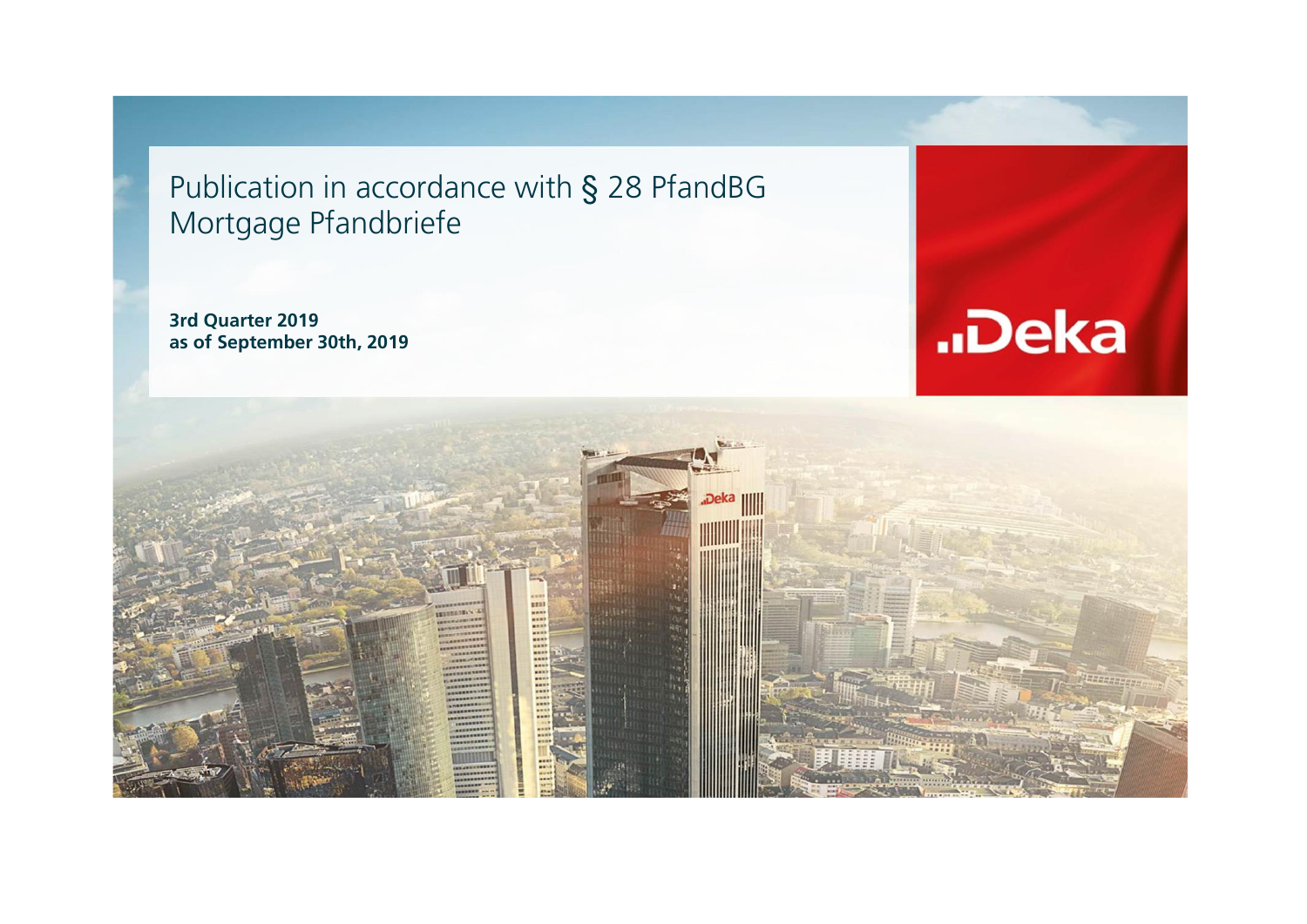# Mortgage Pfandbriefe - Publication in accordance with § 28 PfandBG as of September 30th, 2019

# "Deka

#### **Table of contents**

| <b>Publication in accordance with § 28 PfandBG</b>                                                                   | Page(s)     |
|----------------------------------------------------------------------------------------------------------------------|-------------|
| I. Nominal value                                                                                                     | 3           |
| II. vdp-Credit qualitiy differentiation model                                                                        | 3           |
| Derivatives contained in cover pool<br>III.                                                                          | 3           |
| IV. Nominal value and net present value                                                                              | 4           |
| V. Maturity structure                                                                                                | 5           |
| VI. Breakdown of cover pool by size                                                                                  | 6           |
| VII. Fixed-interest rate assets                                                                                      |             |
| VIII. Volume-weighted average maturity elapsed                                                                       | $7^{\circ}$ |
| IX. Weighted average mortgage lending value                                                                          |             |
| X. Additional cover pool assets                                                                                      | 8           |
| XI. Exceedances                                                                                                      | 9           |
| XII. Breakdown of cover pool                                                                                         | $10 - 12$   |
| XIII. Debts in arrears > 90 Days (in mill EUR)                                                                       | 13          |
| XIV. Total amounts of nonperforming assets, if at least 5% of each individual claim are non performing (in mill EUR) | 13          |

#### **Additional voluntary information**

| I. Additional voluntary information about the cover pool               | $14 - 17$ |
|------------------------------------------------------------------------|-----------|
| II. Additional voluntary information about the outstanding Pfandbriefe |           |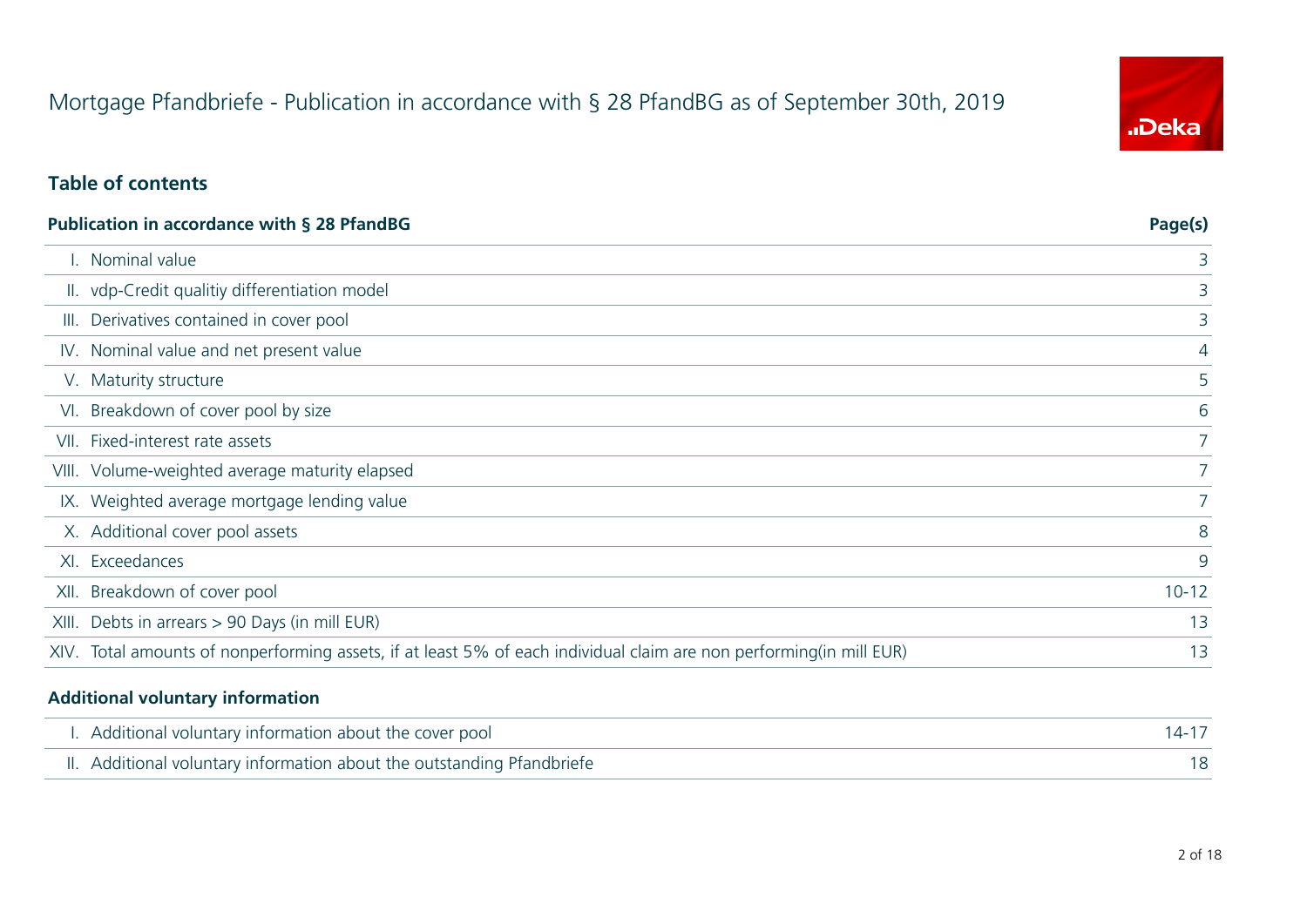# Mortgage Pfandbriefe - Publication in accordance with § 28 PfandBG as of September 30th, 2019



#### **I. Nominal value**

| <b>Total amounts in mill EUR</b>          | <b>Nominal value</b> |         |  |  |
|-------------------------------------------|----------------------|---------|--|--|
|                                           | Q3/2019              | Q3/2018 |  |  |
| Outstanding Pfandbriefe                   | 79.5                 | 79.5    |  |  |
| Public sector cover pool                  | 546.1                | 474.0   |  |  |
| Overcollateralization                     | 466.6                | 394.5   |  |  |
| Overcollateralization in % of outstanding | 586,9 %              | 496.2 % |  |  |

#### **II. vdp-Credit qualitiy differentiation model**

| Overcollateralization in consideration of the<br>"vdp-Credit quality differentiation model" | <b>Nominal value</b> |         | Net present value |         |  |
|---------------------------------------------------------------------------------------------|----------------------|---------|-------------------|---------|--|
| in mill EUR                                                                                 | O3/2019              | 03/2018 | O3/2019           | 03/2018 |  |
| Overcollateralization                                                                       | 466.6                | 394.5   | 502.7             | 418,6   |  |
| Overcollateralization according to the "vdp-Credit quality<br>differentiation model"        | 466,6                | 394.5   | 502.7             | 418.6   |  |
| Overcollateralization in % of outstanding                                                   | 586.9 %              | 496.2 % | 627.6 %           | 522.7 % |  |

#### **III. Derivatives contained in cover pool**

| <b>Total amounts in mill EUR</b> | <b>Nominal value</b> |         |  |  |
|----------------------------------|----------------------|---------|--|--|
|                                  | O3/2019              | 03/2018 |  |  |
| Derivates                        | 0.0                  | 0.0     |  |  |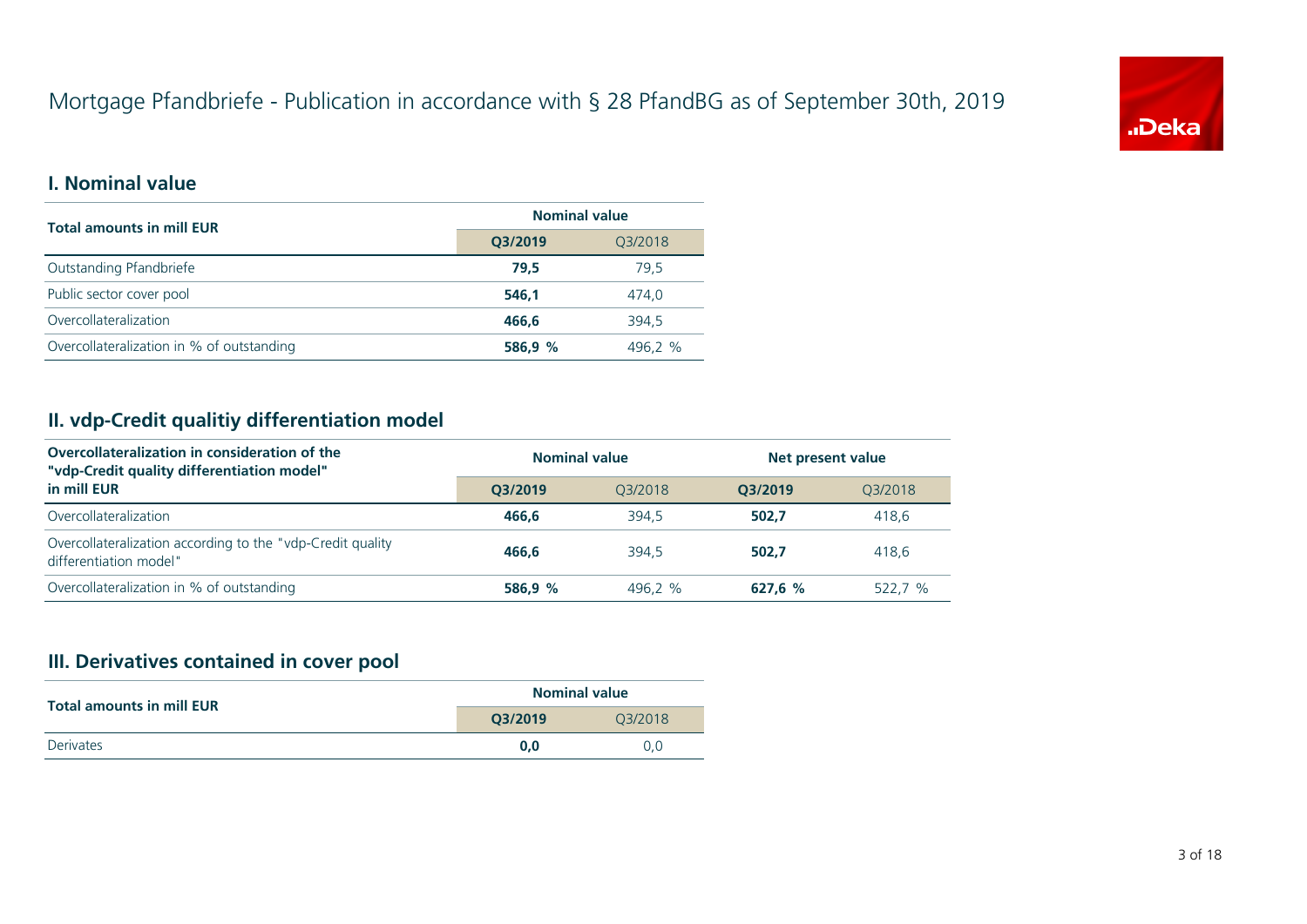

#### **IV. Nominal value and net present value**

| <b>Total amounts in mill EUR</b>          | <b>Nominal value</b> |         | Net present value |         |
|-------------------------------------------|----------------------|---------|-------------------|---------|
|                                           | O3/2019              | 03/2018 | O3/2019           | Q3/2018 |
| Outstanding Pfandbriefe                   | 79.5                 | 79.5    | 80,1              | 80,1    |
| Public sector cover pool                  | 546.1                | 474.0   | 582,8             | 498,7   |
| Overcollateralization                     | 466.6                | 394.5   | 502.7             | 418,6   |
| Overcollateralization in % of outstanding | 586.9 %              | 496.2 % | 627,6 %           | 522,7 % |

| <b>Total amounts in mill EUR</b>          | Net present value + 250 BP |         | Net present value - 250 BP |         |         | Net present value<br><b>Currency stress</b> |  |
|-------------------------------------------|----------------------------|---------|----------------------------|---------|---------|---------------------------------------------|--|
|                                           | O3/2019                    | 03/2018 | O3/2019                    | 03/2018 | O3/2019 | Q3/2018                                     |  |
| Outstanding Pfandbriefe                   | 78,4                       | 76.5    | 81.9                       | 84.0    | 78.4    | 76,5                                        |  |
| Public sector cover pool                  | 539.6                      | 456.3   | 632,3                      | 548.4   | 539.6   | 456,3                                       |  |
| Overcollateralization                     | 461.3                      | 379.8   | 550.4                      | 464.4   | 461.3   | 379,8                                       |  |
| Overcollateralization in % of outstanding | 588,6 %                    | 496,8 % | 671,8 %                    | 552,8 % | 588,6 % | 496,8 %                                     |  |

| <b>Foreign Currencies</b> | Net present value for each foreign<br>currency (in mill) |         |         | <b>Rates of exchange</b> | Net present value<br>in mill EUR |         |
|---------------------------|----------------------------------------------------------|---------|---------|--------------------------|----------------------------------|---------|
|                           | O3/2019                                                  | 03/2018 | O3/2019 | 03/2018                  | O3/2019                          | Q3/2018 |
| <b>Total amounts</b>      |                                                          |         |         |                          | 0,0                              | 0,00    |

Remark: Net present value on Static Method basis in accordance with § 5 and § 6 PfandBarwertV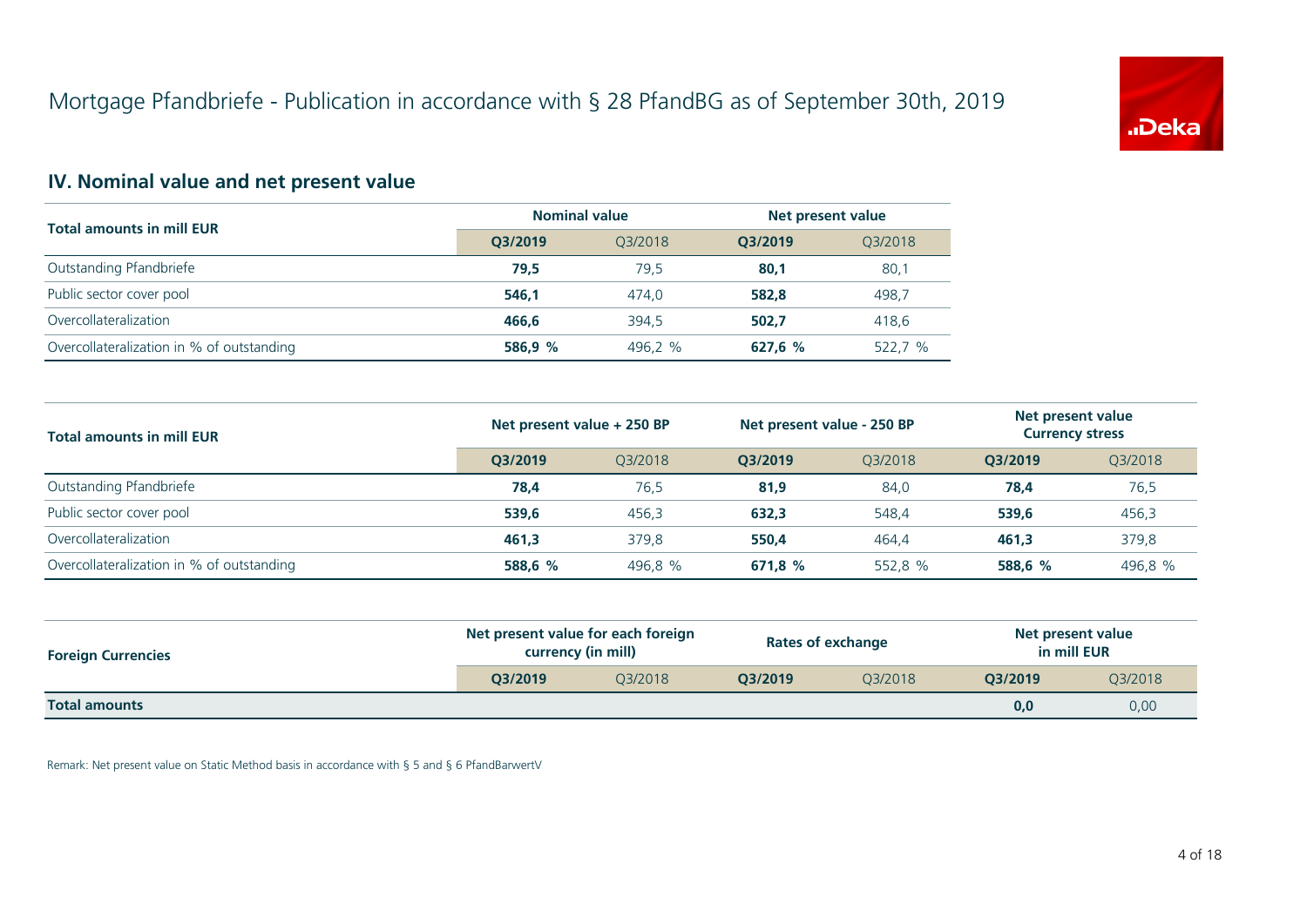

#### **V. Maturity structure**

| <b>Maturity ranges</b> |        |           | <b>Outstanding Pfandbriefe in mill EUR</b> |         | Mortgage cover pool in mill EUR |         |
|------------------------|--------|-----------|--------------------------------------------|---------|---------------------------------|---------|
|                        |        |           | Q3/2019                                    | Q3/2018 | Q3/2019                         | Q3/2018 |
|                        | $\leq$ | 6 months  | 30,0                                       | 0,0     | 0,0                             | 21,2    |
| 6 months               | $\leq$ | 12 months | 29,5                                       | 0,0     | 44,9                            | 0,0     |
| 12 months              | $\leq$ | 18 months | 0,0                                        | 30,0    | 54,3                            | 0,0     |
| 18 months              | $\leq$ | 2 years   | 10,0                                       | 29,5    | 20,2                            | 51,9    |
| 2 years                | $\leq$ | 3 years   | 10,0                                       | 10,0    | 129,7                           | 74,5    |
| 3 years                | $\leq$ | 4 years   | 0,0                                        | 10,0    | 97,3                            | 64,7    |
| 4 years                | $\leq$ | 5 years   | 0,0                                        | 0,0     | 0,0                             | 118,1   |
| 5 years                | $\leq$ | 10 years  | 0,0                                        | 0,0     | 199,8                           | 143,6   |
|                        | $\geq$ | 10 years  | 0,0                                        | 0,0     | 0,0                             | 0,0     |
| <b>Total amounts</b>   |        |           | 79,5                                       | 79,5    | 546,1                           | 474,0   |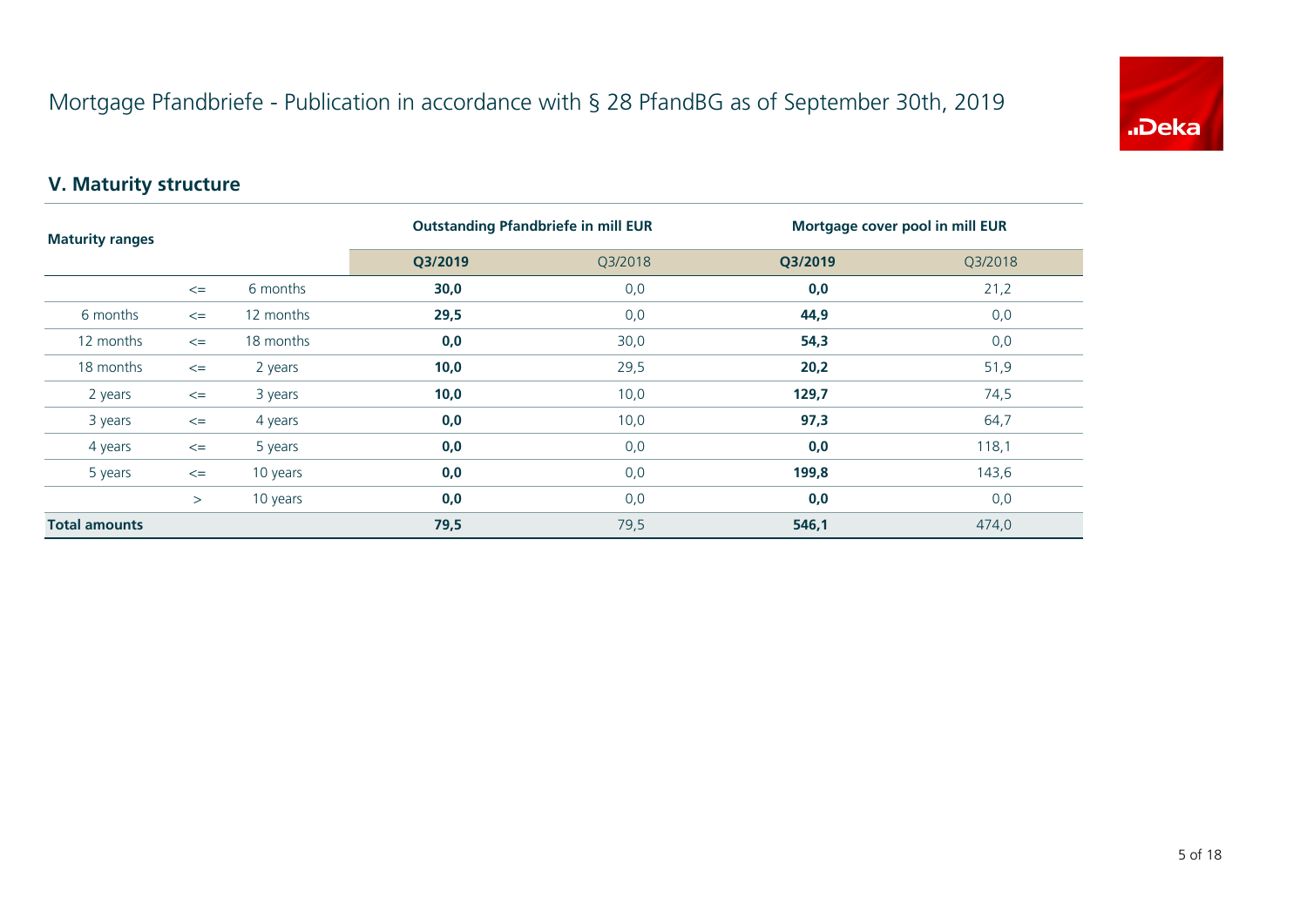

# **VI. Breakdown of cover pool by size**

| Breakdown of cover pool by size (in mill EUR) |                     |        |                                   |         |         |
|-----------------------------------------------|---------------------|--------|-----------------------------------|---------|---------|
|                                               |                     |        |                                   | Q3/2019 | Q3/2018 |
| Regular cover                                 |                     | $\leq$ | 0,3 mill EUR                      | 0,0     | 0,0     |
| Mortgage Loans                                |                     |        |                                   |         |         |
| Regular cover                                 | 0,3 mill $EUR \leq$ |        | 1,0 mill EUR                      | 0,0     |         |
| Mortgage Loans                                |                     |        |                                   |         | 0,8     |
| Regular cover                                 |                     |        | 1,0 mill EUR $\leq$ 10,0 mill EUR | 5,9     |         |
| Mortgage Loans                                |                     |        |                                   |         | 26,4    |
| Regular cover                                 |                     | $\geq$ | 10,0 mill EUR                     | 505,2   |         |
| Mortgage Loans                                |                     |        |                                   |         | 436,8   |
| <b>Amounts</b>                                |                     |        |                                   | 511,1   | 464,0   |
| Additional cover pool assets according to     |                     |        |                                   |         |         |
| § 19 para. 1 no. 1, no. 2 and no. 3 PfandBG   |                     |        |                                   | 35,0    | 10,0    |
| <b>Total amounts</b>                          |                     |        |                                   | 546,1   | 474,0   |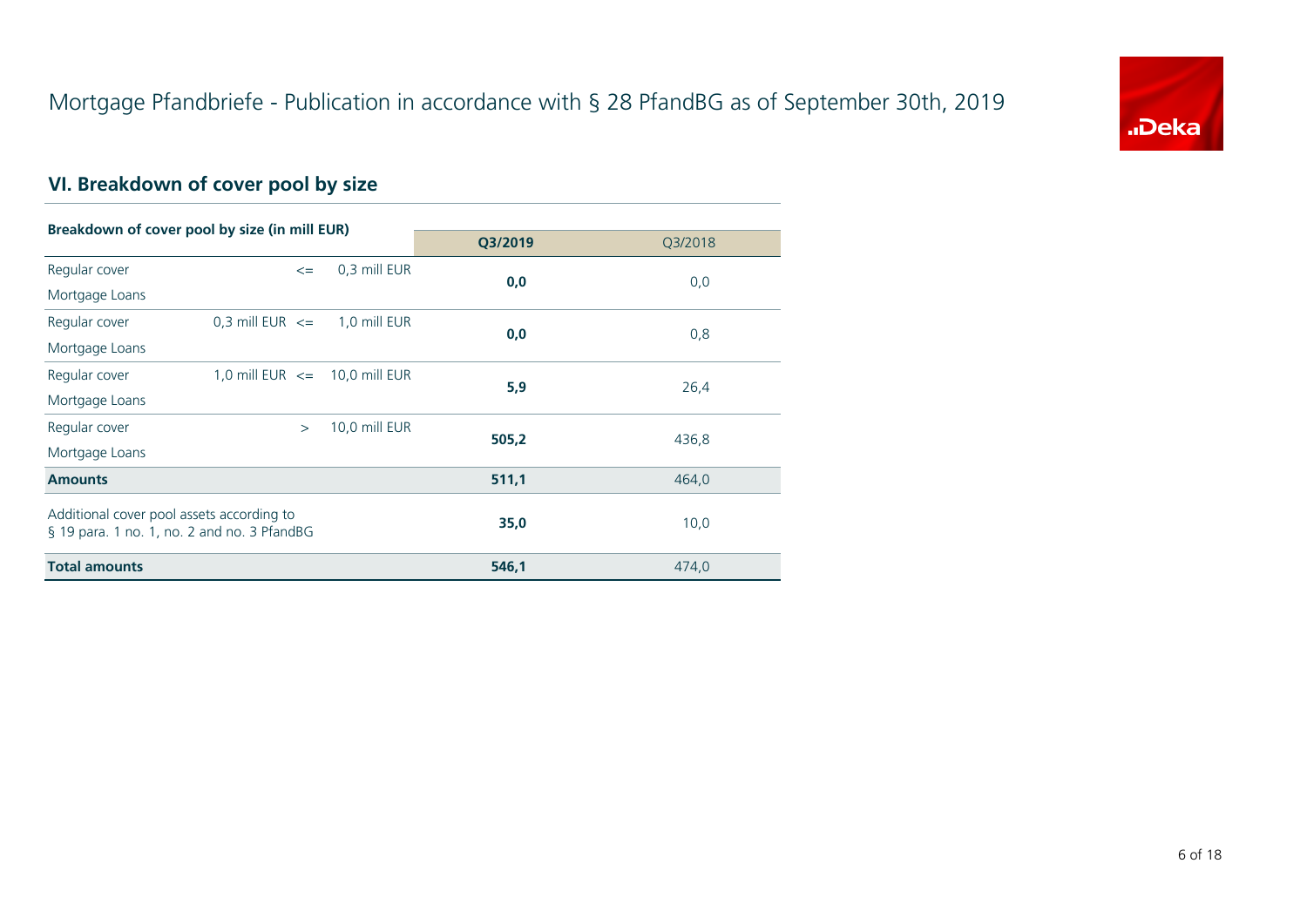

#### **VII. Fixed-interest rate assets**

| <b>Total amounts of fixed-interest assets</b><br>(nominal and percentage values) | <b>Total amounts in mill EUR</b> |         | thereof: Nominal value of fixed<br>thereof: Percentage of fixed<br>interest assets<br>interest assets |         |           |         |
|----------------------------------------------------------------------------------|----------------------------------|---------|-------------------------------------------------------------------------------------------------------|---------|-----------|---------|
|                                                                                  | O3/2019                          | 03/2018 | O3/2019                                                                                               | 03/2018 | O3/2019   | 03/2018 |
| Outstanding Pfandbriefe                                                          | 79.5                             | 79.5    | 79.5                                                                                                  | 79.5    | 100.0 $%$ | 100.0 % |
| Public sector cover pool                                                         | 546.1                            | 474.0   | 460.3                                                                                                 | 390.9   | 84.3 %    | 82,5 %  |

#### **VIII. Volume-weighted average maturity elapsed**

| Information on claims<br>according to § 12 PfandBG                                                                                                 | <b>Average in years</b> |         |  |
|----------------------------------------------------------------------------------------------------------------------------------------------------|-------------------------|---------|--|
|                                                                                                                                                    | Q3/2019                 | Q3/2018 |  |
| According to § 28 para. 1 no. 11 PfandBG:<br>Volume-weighted average of the maturity that<br>has elapsed since the loan was granted<br>(seasoning) | 3,6                     | 3.2     |  |

#### **IX. Weighted average mortgage lending value**

| Information on claims<br>according to § 12 PfandBG                         | <b>Average in percent</b> |         |  |
|----------------------------------------------------------------------------|---------------------------|---------|--|
|                                                                            | Q3/2019                   | Q3/2018 |  |
| According to § 28 para. 2 no.3 PfandBG:<br>Weighted mortgage lending value | 58.4                      | 56.3    |  |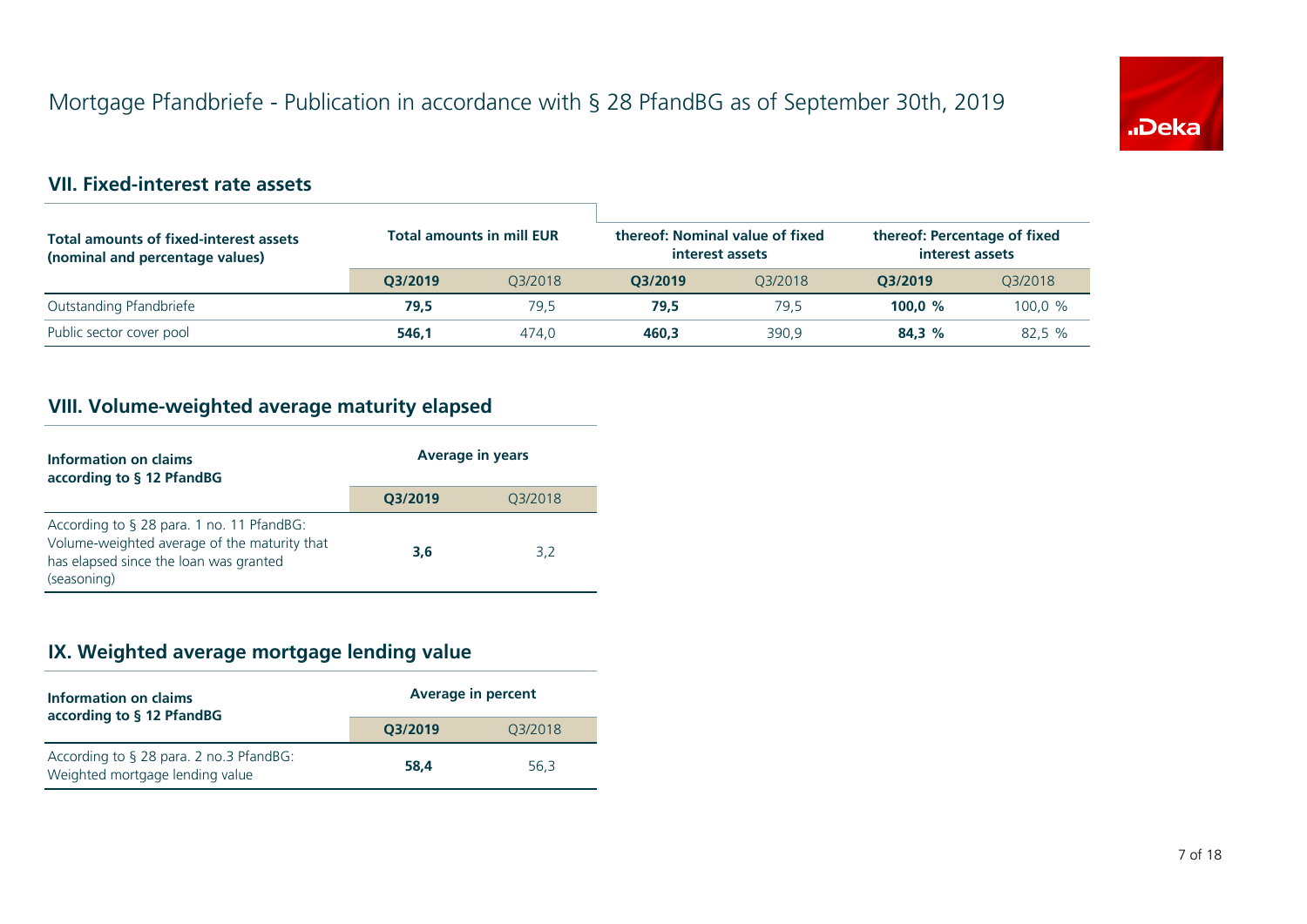

#### **X. Additional cover pool assets**

| Additional cover pool assets according to                                                                                                 |                      |         | <b>Total amounts in mill EUR</b> |                                                                                                 |         |         |                                                                                                                                    |
|-------------------------------------------------------------------------------------------------------------------------------------------|----------------------|---------|----------------------------------|-------------------------------------------------------------------------------------------------|---------|---------|------------------------------------------------------------------------------------------------------------------------------------|
| § 19 para. 1 no. 1, no. 2 and no. 3 PfandBG                                                                                               |                      | Q3/2019 | Q3/2018                          |                                                                                                 |         |         |                                                                                                                                    |
|                                                                                                                                           |                      | 35,0    | 10,0                             |                                                                                                 |         |         |                                                                                                                                    |
| Thereof additional cover pool assets<br>according to § 28 para. 1 no. 4                                                                   |                      |         | <b>Total amounts in mill EUR</b> |                                                                                                 |         |         |                                                                                                                                    |
| in conjunction with § 19 para. 1 no. 1 PfandBG                                                                                            |                      | Q3/2019 | Q3/2018                          |                                                                                                 |         |         |                                                                                                                                    |
|                                                                                                                                           |                      | 0,0     | 0,0                              |                                                                                                 |         |         |                                                                                                                                    |
| Thereof additional cover pool assets<br>according to § 28 para. 1 no. 5<br>in conjunction with § 19 para. 1 no. 2 PfandBG                 |                      |         | <b>Total amounts in mill EUR</b> | thereof: Exposure in covered bonds<br>according to Article 129 Regulation<br>(EU) No 575/2013   |         |         |                                                                                                                                    |
| based in                                                                                                                                  | <b>Code</b><br>$(*)$ | Q3/2019 | Q3/2018                          | Q3/2019                                                                                         | Q3/2018 |         |                                                                                                                                    |
| Germany                                                                                                                                   | DE                   | 0,0     | 0,0                              | 0,0                                                                                             | 0,0     |         |                                                                                                                                    |
| <b>Total amounts</b>                                                                                                                      |                      | 0,0     | 0,0                              | 0,0                                                                                             | 0,0     |         |                                                                                                                                    |
| Thereof additional cover pool assets<br>according to § 28 para. 1 no. 6<br>in conjunction with § 19 para. 1 no. 2 and 3<br><b>PfandBG</b> |                      |         | <b>Total amounts in mill EUR</b> | thereof: Exposure in bonds<br>according to § 20 para. 1 PfandBG<br>(§ 19 para. 1 no. 3 PfandBG) |         |         | thereof: Cover pool assets according<br>to § 19 para. 1 no. 2 in conjunction<br>with § 4 para. 1 sentence 2 no. 1 and<br>2 PfandBG |
| based in                                                                                                                                  | <b>Code</b><br>$(*)$ | Q3/2019 | Q3/2018                          | Q3/2019                                                                                         | Q3/2018 | Q3/2019 | Q3/2018                                                                                                                            |
| Bundesrepublik Deutschland                                                                                                                | DE                   | 35,0    | 10,0                             | 25,0                                                                                            | 0,0     | 10,0    | 10,0                                                                                                                               |
| <b>Total amounts</b>                                                                                                                      |                      | 35,0    | 10,0                             | 25,0                                                                                            | 0,0     | 10,0    | 10,0                                                                                                                               |

(\*) Remark: The terms of country codes are based on the two-letter ISO-Codes defined in 'ISO 3166 alpha-2', published by the International Organization for Standardization (ISO).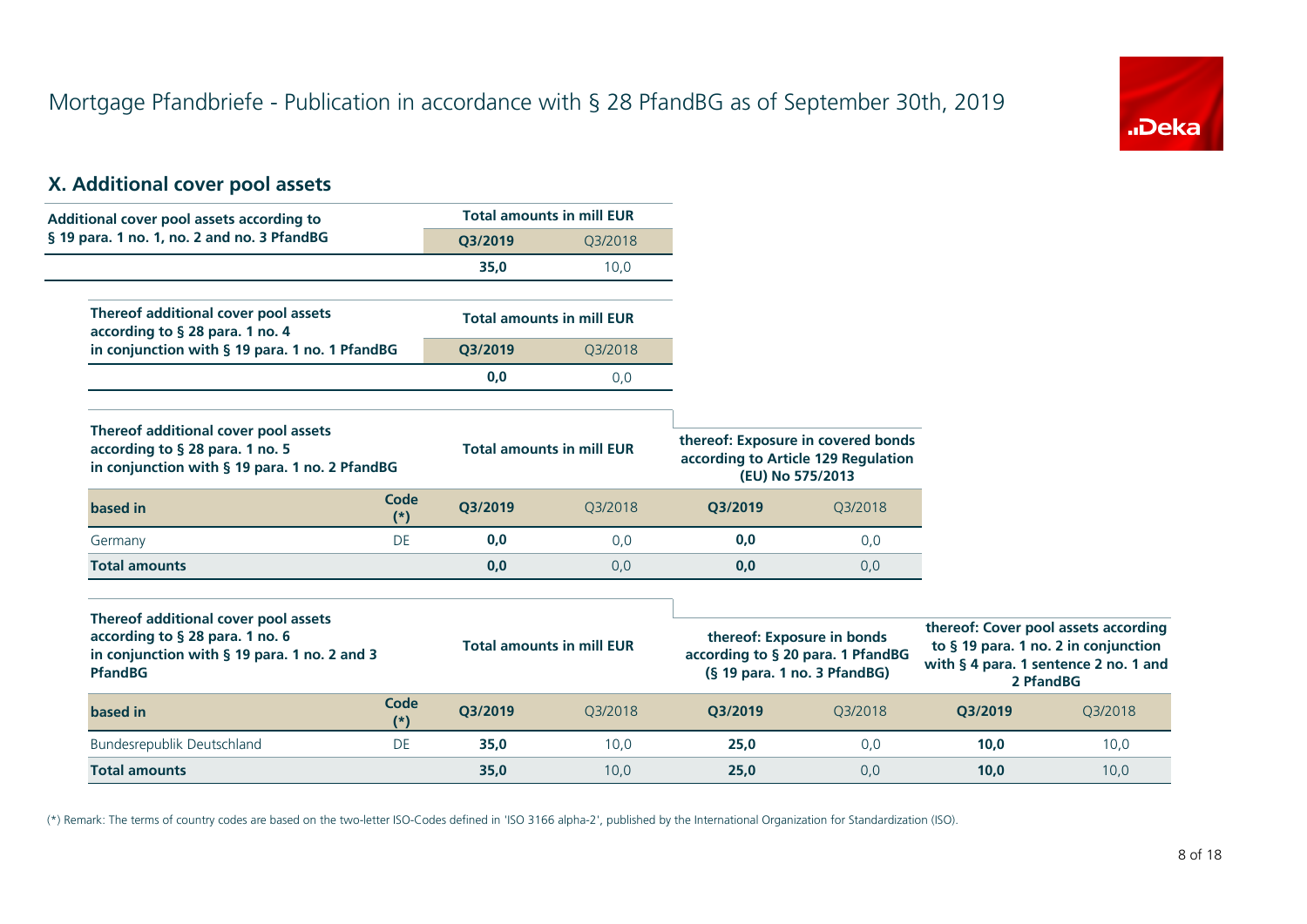# Mortgage Pfandbriefe - Publication in accordance with § 28 PfandBG as of September 30th, 2019



#### **XI. Exceedances**

| Information according to $\S$ 28 para. 1                                                                            | <b>Total amounts in mill EUR</b> |         |  |
|---------------------------------------------------------------------------------------------------------------------|----------------------------------|---------|--|
| no. 7 and no. 8 PfandBG                                                                                             | O3/2019                          | 03/2018 |  |
| Cover pool assets that exceed the limits of<br>§ 13 para. 1 PfandBG<br>$(S$ 28 para. 1 no. 7 PfandBG)               | 0,0                              | 0,0     |  |
| Cover pool assets that exceed the limits of<br>§ 19 para. 1 no. 2 PfandBG<br>(§ 28 para. 1 no. 8 and no. 5 PfandBG) | 0,0                              | 0,0     |  |
| Cover pool assets that exceed the limits of<br>§ 19 para. 1 no. 3 PfandBG<br>(§ 28 para. 1 no. 8 and no. 6 PfandBG) | 0.0                              | 0,0     |  |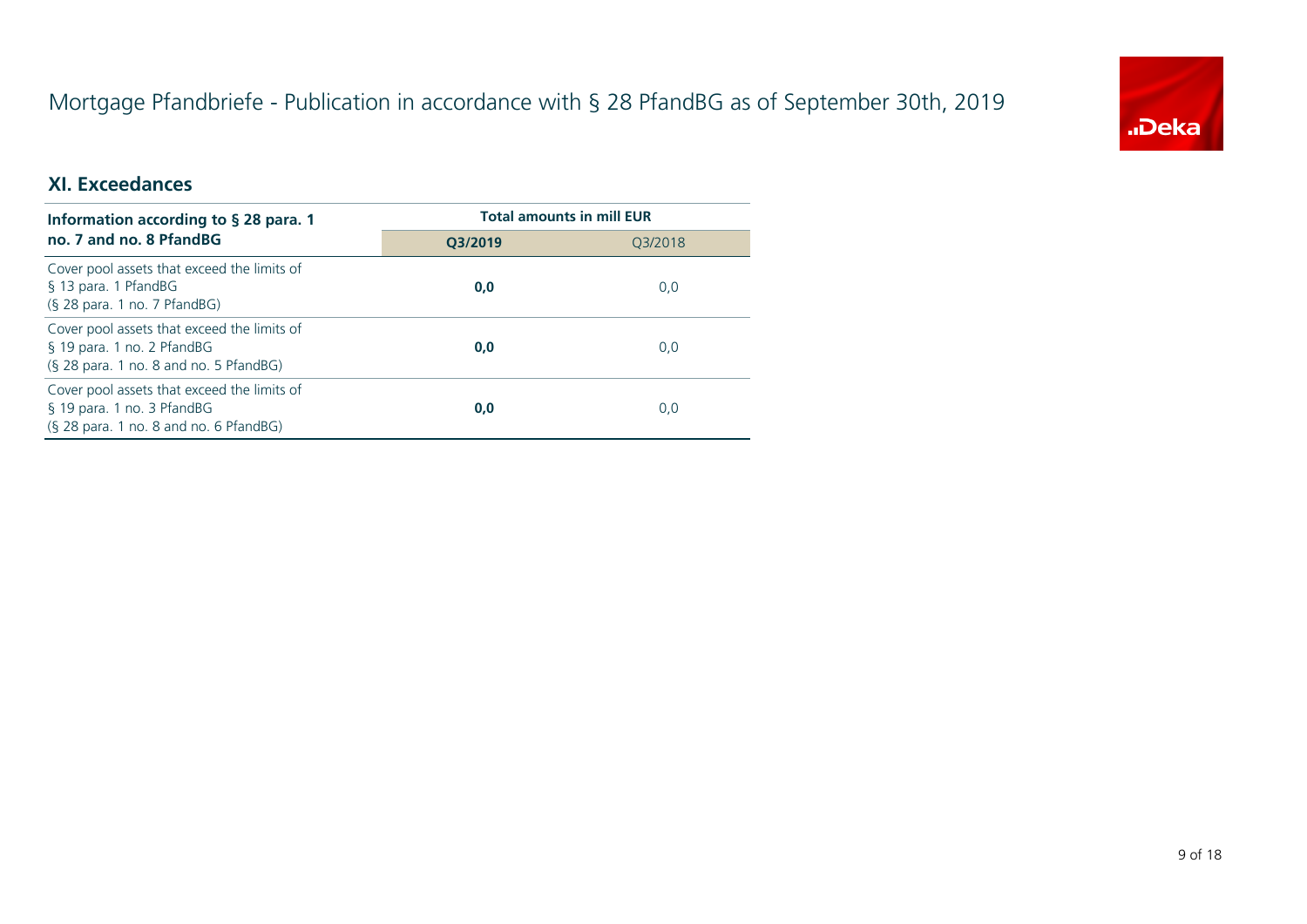

# **XII. Breakdown of cover pool**

|                                                                                                      | <b>Commercial</b>   |         | <b>Residential</b>  |         |  |
|------------------------------------------------------------------------------------------------------|---------------------|---------|---------------------|---------|--|
| <b>Total amounts</b>                                                                                 | amounts in mill EUR |         | amounts in mill EUR |         |  |
|                                                                                                      | Q3/2019             | Q3/2018 | Q3/2019             | Q3/2018 |  |
| Condominiums                                                                                         | 0,0                 | 0,0     | 0,0                 | 0,0     |  |
| Single-/Two-family-houses                                                                            | 0,0                 | 0,0     | 0,0                 | 0,0     |  |
| Multi-family dwellings                                                                               | 0,0                 | 0,0     | 0,0                 | 0,0     |  |
| Office buildings                                                                                     | 345,8               | 303,2   | 0,0                 | 0,0     |  |
| Retail buildings                                                                                     | 43,8                | 65,0    | 0,0                 | 0,0     |  |
| Industrial buildings                                                                                 | 0,0                 | 0,0     | 0,0                 | 0,0     |  |
| Other commercial buildings                                                                           | 121,5               | 95,7    | 0,0                 | 0,0     |  |
| Buildings under construction not yet producing yield                                                 | 0,0                 | 0,0     | 0,0                 | 0,0     |  |
| <b>Building land</b>                                                                                 | 0,0                 | 0,0     | 0,0                 | 0,0     |  |
| <b>Amounts</b>                                                                                       | 511,1               | 464,0   | 0,0                 | 0,0     |  |
| Additional cover pool assets (statutory overcollateralization /<br>safeguarding liquidity inclusive) | 35,0                | 10,0    | 0,0                 | 0,0     |  |
| <b>Total amounts</b>                                                                                 | 546,1               | 474,0   | 0,0                 | 0,0     |  |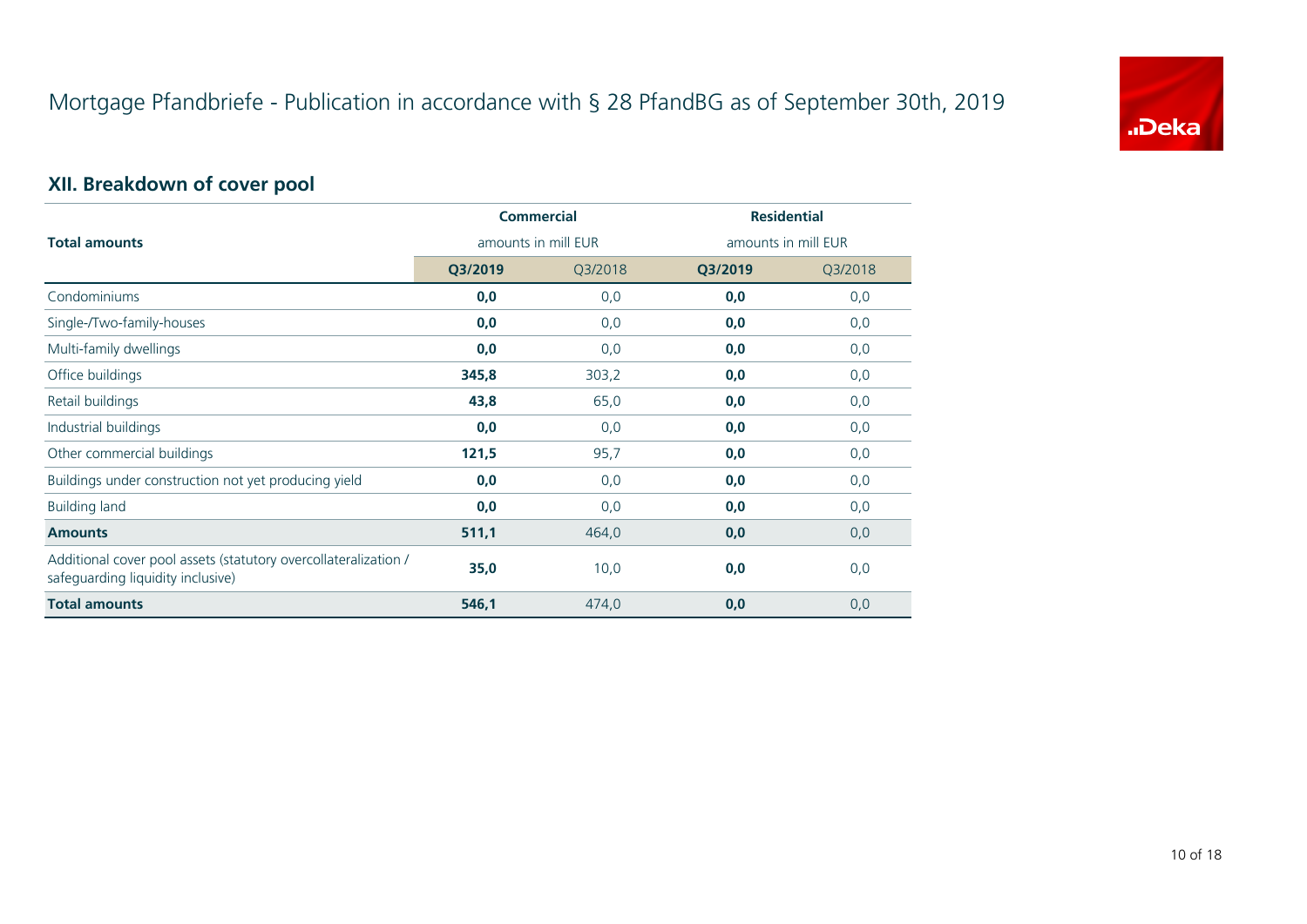

# **XII. Breakdown of cover pool**

|                                                                                                      | <b>Commercial</b>   |         | <b>Residential</b>  |         |
|------------------------------------------------------------------------------------------------------|---------------------|---------|---------------------|---------|
| Germany                                                                                              | amounts in mill EUR |         | amounts in mill EUR |         |
|                                                                                                      | Q3/2019             | Q3/2018 | Q3/2019             | Q3/2018 |
| Condominiums                                                                                         | 0,0                 | 0,0     | 0,0                 | 0,0     |
| Single-/Two-family-houses                                                                            | 0,0                 | 0,0     | 0,0                 | 0,0     |
| Multi-family dwellings                                                                               | 0,0                 | 0,0     | 0,0                 | 0,0     |
| Office buildings                                                                                     | 106,1               | 106,1   | 0,0                 | 0,0     |
| Retail buildings                                                                                     | 0,0                 | 21,2    | 0,0                 | 0,0     |
| Industrial buildings                                                                                 | 0,0                 | 0,0     | 0,0                 | 0,0     |
| Other commercial buildings                                                                           | 121,5               | 95,7    | 0,0                 | 0,0     |
| Buildings under construction not yet producing yield                                                 | 0,0                 | 0,0     | 0,0                 | 0,0     |
| <b>Building land</b>                                                                                 | 0,0                 | 0,0     | 0,0                 | 0,0     |
| <b>Amounts</b>                                                                                       | 227,6               | 223,1   | 0,0                 | 0,0     |
| Additional cover pool assets (statutory overcollateralization /<br>safeguarding liquidity inclusive) | 35,0                | 10,0    | 0,0                 | 0,0     |
| <b>Total amounts</b>                                                                                 | 262,6               | 233,1   | 0,0                 | 0,0     |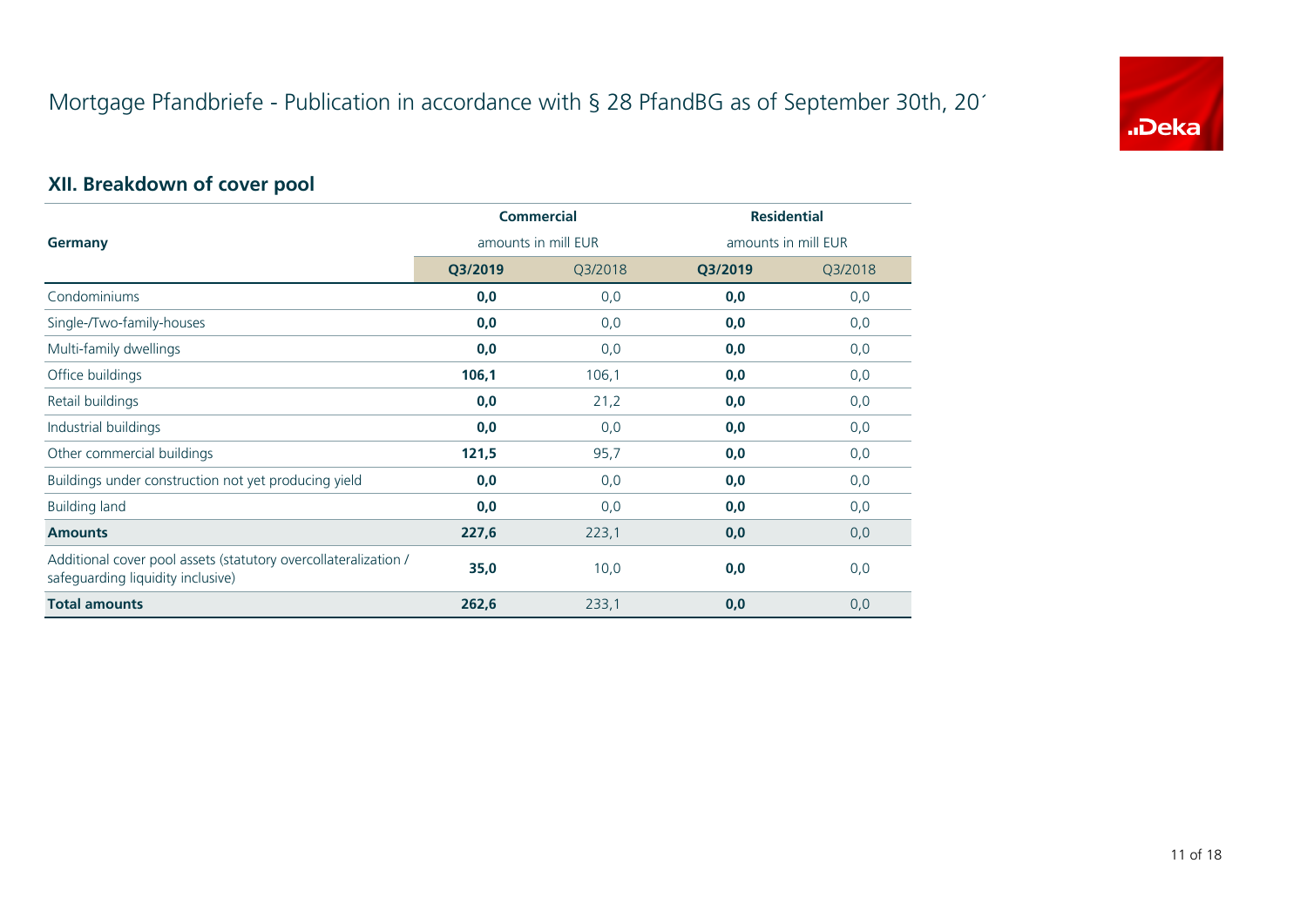

# **XII. Breakdown of cover pool**

|                                                                                                      | <b>Commercial</b>   |         | <b>Residential</b>  |         |  |
|------------------------------------------------------------------------------------------------------|---------------------|---------|---------------------|---------|--|
| <b>France</b>                                                                                        | amounts in mill EUR |         | amounts in mill EUR |         |  |
|                                                                                                      | Q3/2019             | Q3/2018 | Q3/2019             | Q3/2018 |  |
| Condominiums                                                                                         | 0,0                 | 0,0     | 0,0                 | 0,0     |  |
| Single-/Two-family-houses                                                                            | 0,0                 | 0,0     | 0,0                 | 0,0     |  |
| Multi-family dwellings                                                                               | 0,0                 | 0,0     | 0,0                 | 0,0     |  |
| Office buildings                                                                                     | 239,6               | 197,1   | 0,0                 | 0,0     |  |
| Retail buildings                                                                                     | 43,8                | 43,8    | 0,0                 | 0,0     |  |
| Industrial buildings                                                                                 | 0,0                 | 0,0     | 0,0                 | 0,0     |  |
| Other commercial buildings                                                                           | 0,0                 | 0,0     | 0,0                 | 0,0     |  |
| Buildings under construction not yet producing yield                                                 | 0,0                 | 0,0     | 0,0                 | 0,0     |  |
| <b>Building land</b>                                                                                 | 0,0                 | 0,0     | 0,0                 | 0,0     |  |
| <b>Amounts</b>                                                                                       | 283,5               | 240,9   | 0,0                 | 0,0     |  |
| Additional cover pool assets (statutory overcollateralization /<br>safeguarding liquidity inclusive) | 0,0                 | 0,0     | 0,0                 | 0,0     |  |
| <b>Total amounts</b>                                                                                 | 283,5               | 240,9   | 0,0                 | 0,0     |  |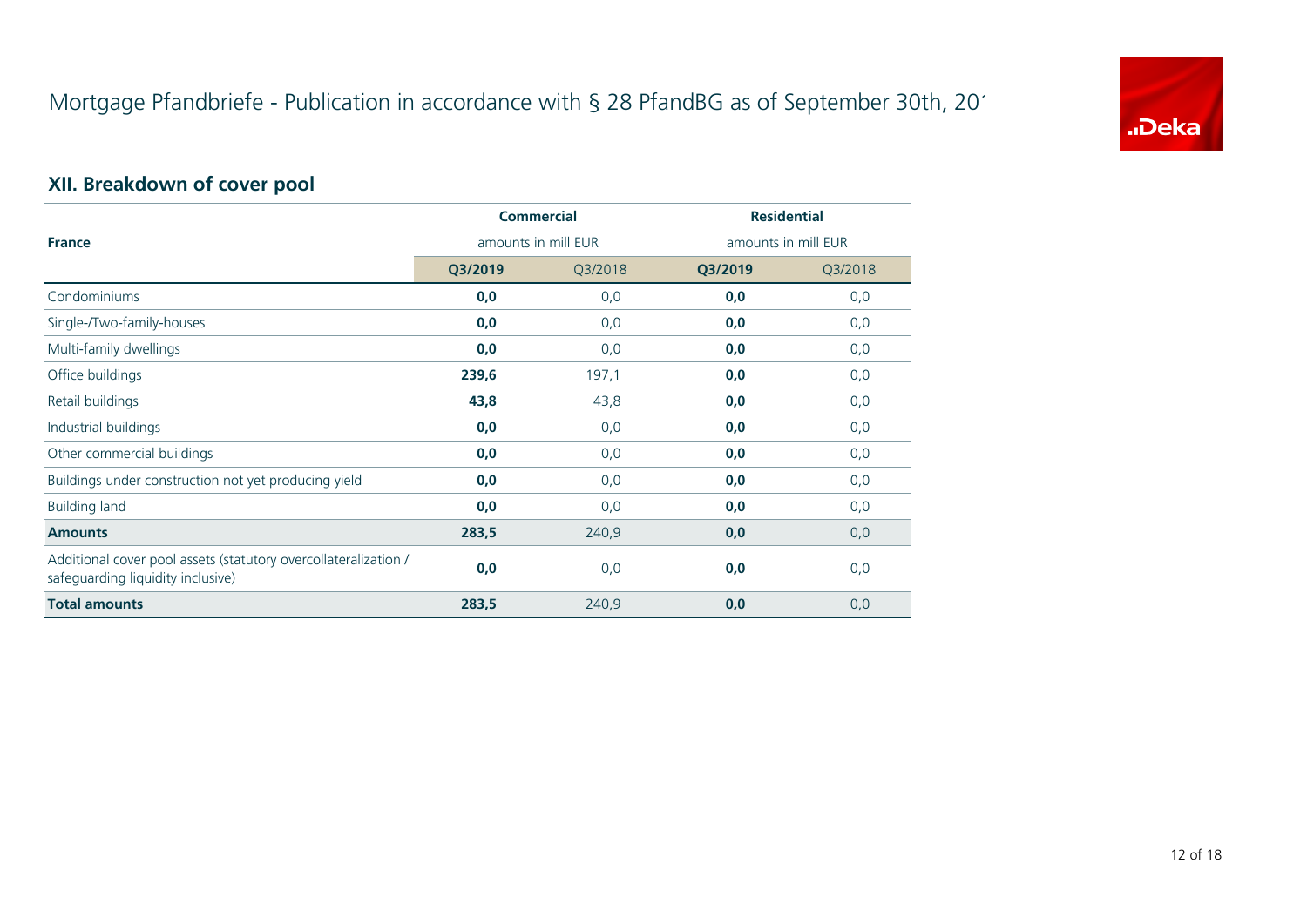

#### **XIII. Debts in arrears > 90 Days (in mill EUR)**

| <b>Geographical distribution</b> |               | <b>Total amounts in mill EUR</b> |         |  |
|----------------------------------|---------------|----------------------------------|---------|--|
| <b>Country</b>                   | Code<br>$(*)$ | Q3/2019                          | Q3/2018 |  |
| Germany                          | DE            | 0,0                              | 0,0     |  |
| France                           | FR            | 0,0                              | 0,0     |  |
| <b>Total amounts</b>             |               | 0,0                              | 0,0     |  |

#### **XIV. Total amounts of nonperforming assets, if at least 5% of each individual claim are non performing (in mill EUR)**

| <b>Geographical distribution</b> |               | <b>Total amounts in mill EUR</b> |         |  |
|----------------------------------|---------------|----------------------------------|---------|--|
| <b>Country</b>                   | Code<br>$(*)$ | Q3/2019                          | Q3/2018 |  |
| Germany                          | DE            | 0,0                              | 0,0     |  |
| France                           | FR            | 0,0                              | 0,0     |  |
| <b>Total amounts</b>             |               | 0,0                              | 0,0     |  |

(\*) Remark: The terms of country codes are based on the two-letter ISO-Codes defined in 'ISO 3166 alpha-2', published by the International Organization for Standardization (ISO).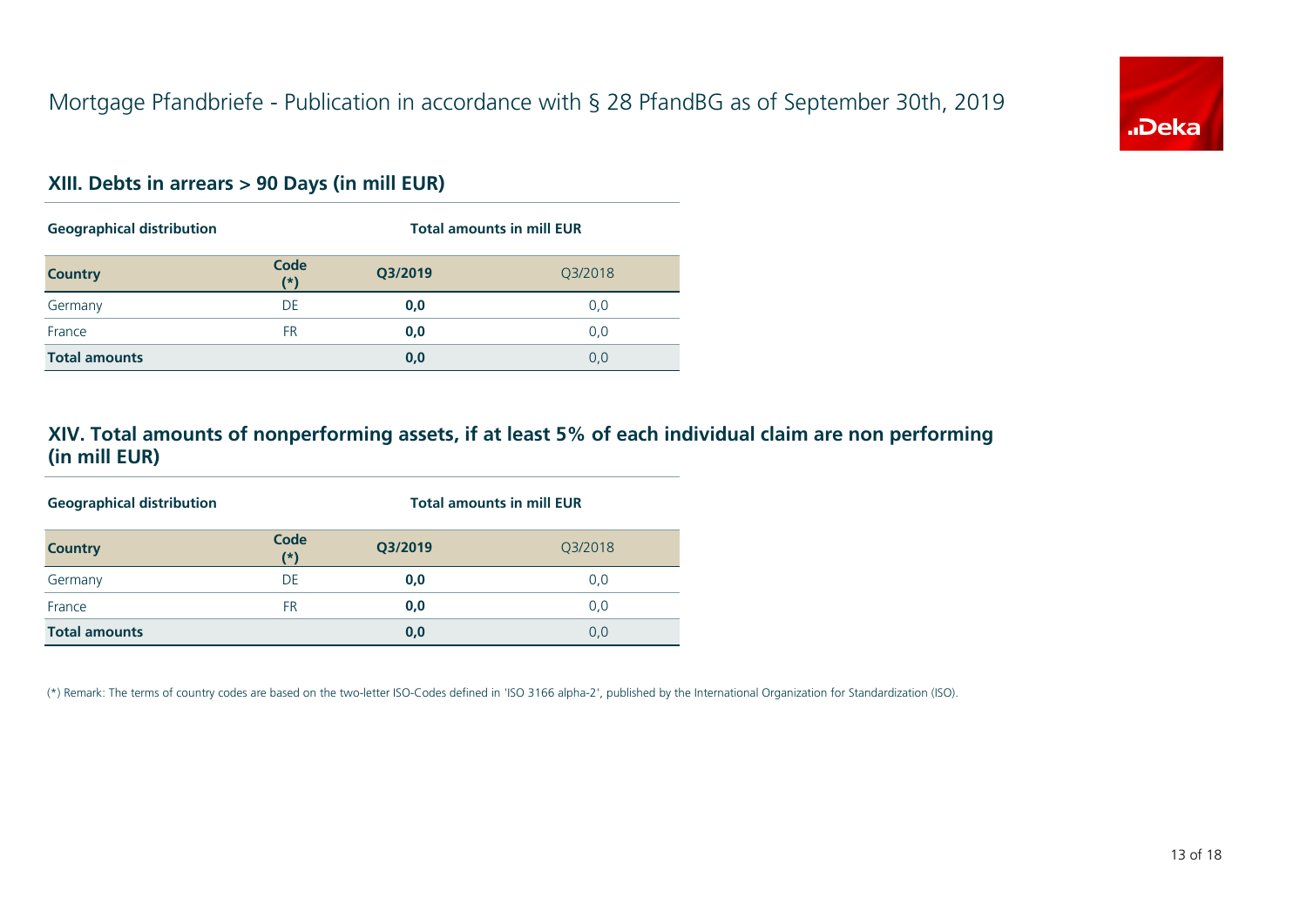

|                                    |             | Q3/2019 |
|------------------------------------|-------------|---------|
| WAL of cover pool (Total)          | in years    | 3,6     |
| Part of ECB elligble securities    | in mill EUR | 35,0    |
| Overcollateralisation by law (npv) | in $\%$     | 2.0     |

| <b>Currency Exposure (nominal)</b> | in mill EUR | Q3/2019 |
|------------------------------------|-------------|---------|
| EUR                                |             | 546,1   |

| <b>Current Rating of Pfandbrief (according to Rating Agency)</b> | O3/2019          |
|------------------------------------------------------------------|------------------|
| Moody's                                                          | <b>Not rated</b> |
| <b>S&amp;P</b>                                                   | <b>Not rated</b> |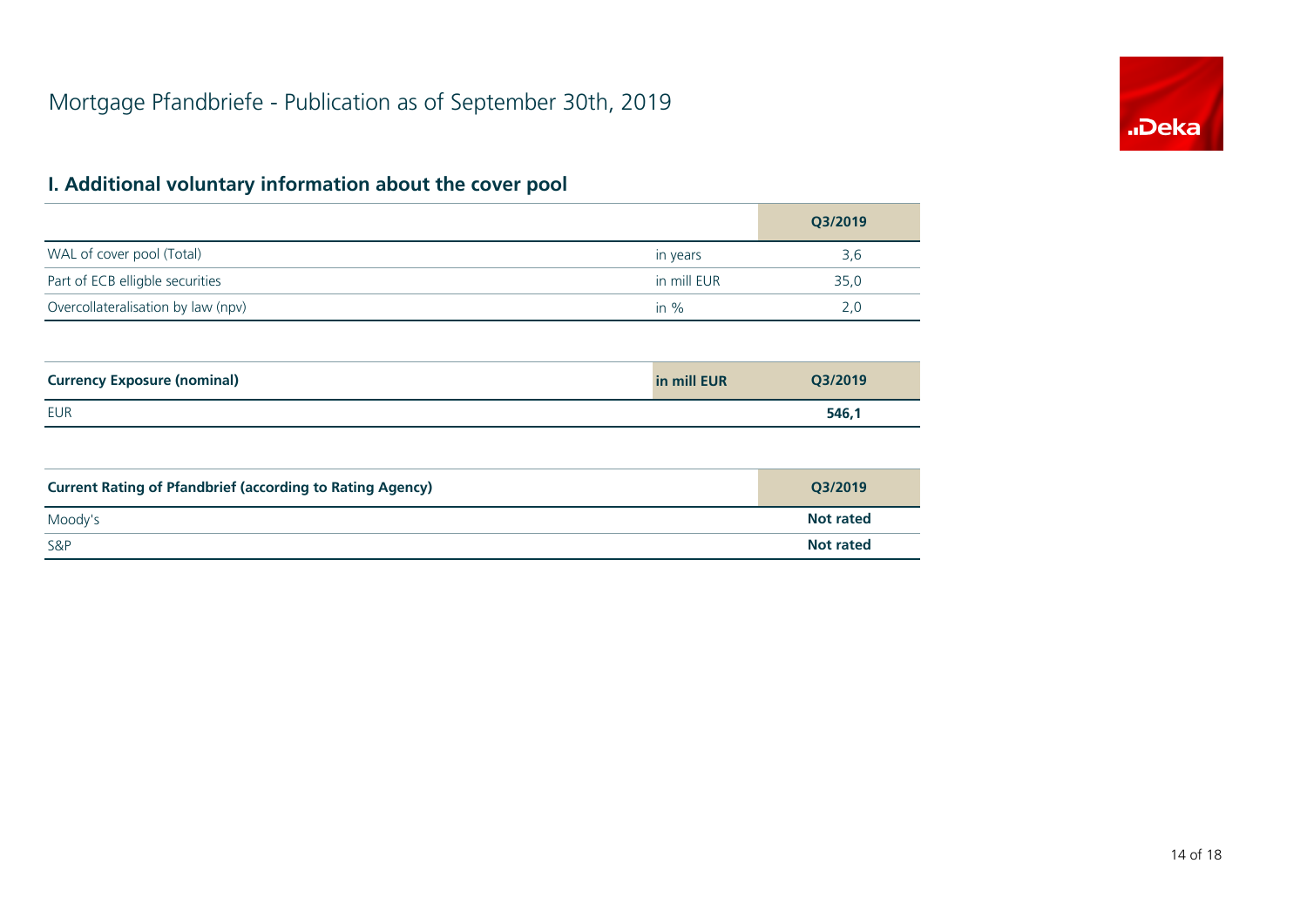

| Breakdown of claims agianst centralbanks and banks<br>according to section 25 para. 1 no. 5 by Credit Quality Step | in mill EUR | O3/2019 |
|--------------------------------------------------------------------------------------------------------------------|-------------|---------|
| Credit Quality Step 1                                                                                              |             | 0.0     |
| Credit Quality Step 2                                                                                              |             | 0.0     |

| <b>Derivates</b>                                          |              | Q3/2019 |
|-----------------------------------------------------------|--------------|---------|
| Are derivatives included in the cover pool?               | Yes / No     | No.     |
| Dervatives in the cover pool (npv)                        | in mill EUR  |         |
| Type of swaps (I=intra-group, E=external, B=both, N=none) | (I, E, B, N) | N       |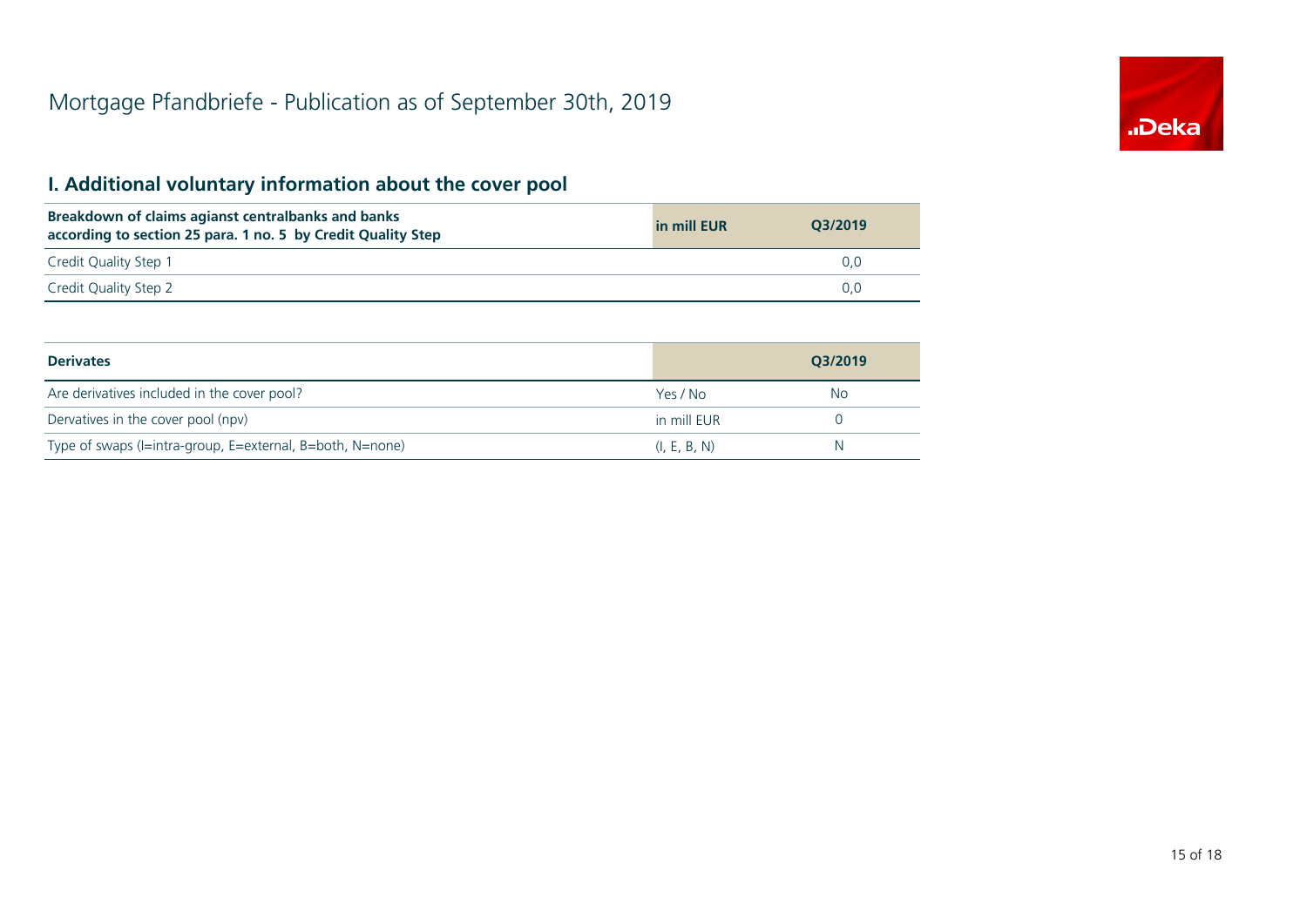

|                                                           |             | <b>Residential</b> | <b>Commercial</b> |  |
|-----------------------------------------------------------|-------------|--------------------|-------------------|--|
| Loans $(*)$                                               |             | Q3/2019            | O3/2019           |  |
| Number of loans                                           |             |                    | 14                |  |
| Number of borrowers                                       |             |                    | 18                |  |
| Total amount of loans granted to the 10 biggest borrowers | in mill EUR | 0,0                | 386,3             |  |
| Number of properties                                      |             | $\bf{0}$           | 18                |  |
| Part of owner occupied homes of cover assets              | in mill EUR | 0,0                | 0,0               |  |
| Part of multi-family homes of cover assets                | in mill EUR | 0,0                | 0,0               |  |

| Loans $(*)$                                                           |             | O3/2019             |
|-----------------------------------------------------------------------|-------------|---------------------|
| % of insured mortgages in the cover pool of total cover asstes        | in $%$      | 100,0%              |
| Are Insurances part of the cover pool?                                | Yes / No    | <b>Yes</b>          |
| Are guaranteed loans included in the cover pool?                      | Yes / No    | Not applicable (**) |
| % of quaranteed loans of total cover asstes                           | in $%$      | Not applicable (**) |
| Are self certified loans included in the cover pool?                  | Yes / No    | Not applicable (**) |
| Are limited certified loans included in the cover pool?               | Yes / No    | Not applicable (**) |
| % of non first lien mortgages in the cover pool of total cover assets | in $%$      | Not applicable (**) |
| Are ABS included in the cover pool?                                   | Yes / No    | Not applicable (**) |
| Part of interest only loans of total cover assets                     | in mill EUR | 420,4               |

(\*) Remark: Only regular cover pool assets are included.

(\*\*) Remark: Not applicable according to current legal situation.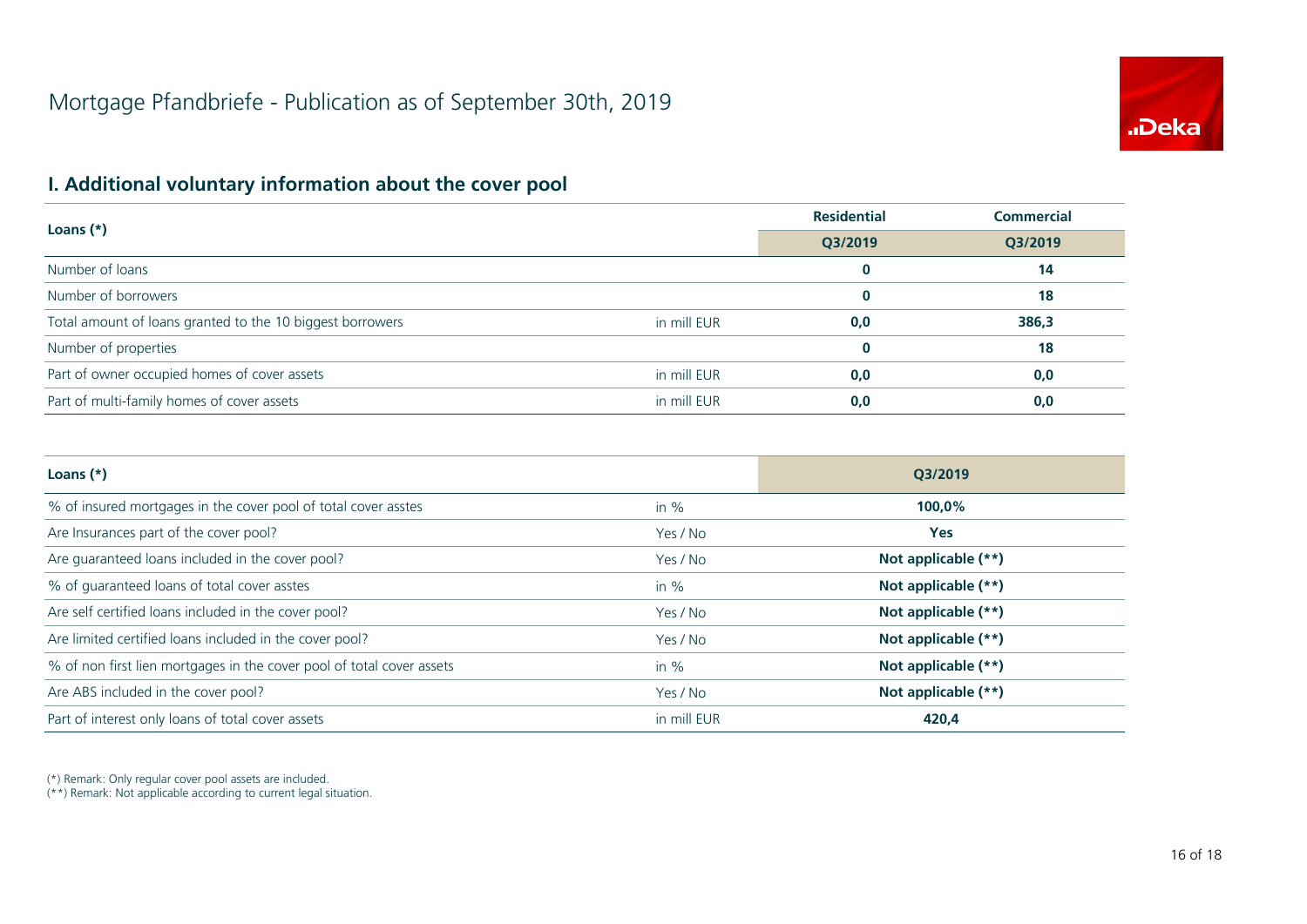

| Loan to Value (LTV) in buckets |        |     | in mill EUR | Q3/2019 |
|--------------------------------|--------|-----|-------------|---------|
| $> 0\%$                        | $\leq$ | 20% |             | 0,0     |
| $> 20\%$                       | $\leq$ | 30% |             | 0,0     |
| $> 30\%$                       | $\leq$ | 40% |             | 0,0     |
| $>40\%$                        | $\leq$ | 50% |             | 0,0     |
| $> 50\%$                       | $\leq$ | 60% |             | 511,1   |

| Loan seasoning in buckets<br>residential + commercial |        |            | in mill EUR | Q3/2019 |
|-------------------------------------------------------|--------|------------|-------------|---------|
|                                                       | $\leq$ | 12 months  |             | 0,0     |
| 12 months                                             | $\leq$ | 24 months  |             | 120,4   |
| 24 months                                             | $\leq$ | 36 months  |             | 37,4    |
| 36 months                                             | $\leq$ | 60 months  |             | 353,3   |
| 60 months                                             | $\leq$ | 120 months |             | 0,0     |
| 120 months                                            | $\geq$ |            |             | 0,0     |